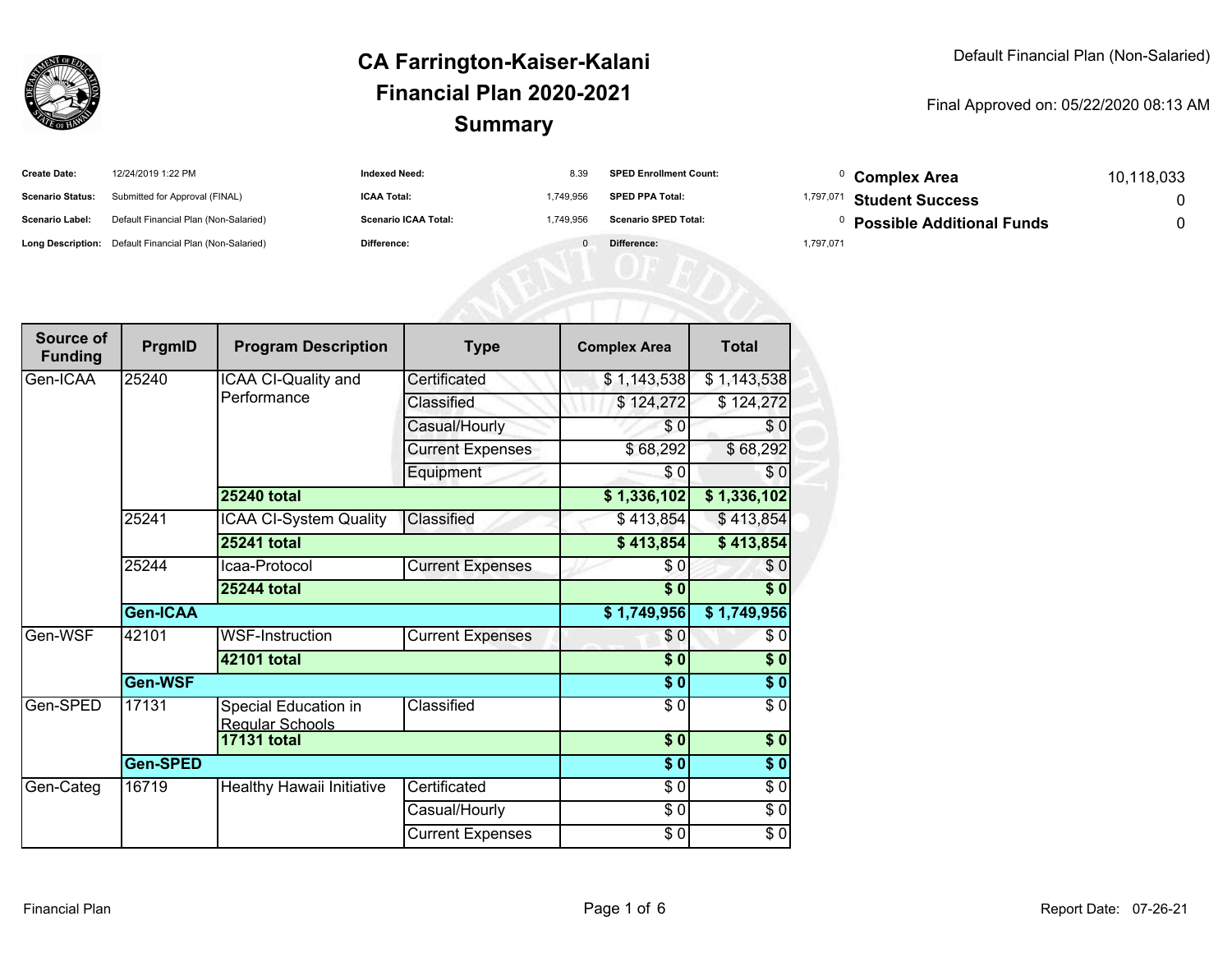

| Source of<br><b>Funding</b> | PrgmID           | <b>Program Description</b>                               | <b>Type</b>             | <b>Complex Area</b>    | <b>Total</b>           |
|-----------------------------|------------------|----------------------------------------------------------|-------------------------|------------------------|------------------------|
| Gen-Categ                   | 16719            | Healthy Hawaii Initiative                                | Equipment               | $\overline{\$0}$       | \$0                    |
|                             |                  | <b>16719 total</b>                                       |                         | $\overline{\bullet}$ 0 | $\overline{\bullet}$ 0 |
|                             | 16807            | <b>Hawaiian Studies</b>                                  | Casual/Hourly           | \$13,727               | \$13,727               |
|                             |                  |                                                          | <b>Current Expenses</b> | \$1,000                | \$1,000                |
|                             |                  | <b>16807 total</b>                                       |                         | \$14,727               | \$14,727               |
|                             | 25040            | <b>School Health Assistant</b>                           | Classified              | \$34,005               | \$34,005               |
|                             |                  | Administration                                           | <b>Current Expenses</b> | \$5,600                | \$5,600                |
|                             |                  | <b>25040 total</b>                                       |                         | \$39,605               | \$39,605               |
|                             | 25242            | <b>Complex Area SBBH</b>                                 | Certificated            | \$102,875              | \$102,875              |
|                             |                  | <b>Services</b>                                          | Classified              | \$68,010               | \$68,010               |
|                             |                  | <b>25242 total</b>                                       |                         | \$170,885              | \$170,885              |
|                             | <b>Gen-Categ</b> |                                                          |                         | \$225,217              | \$225,217              |
| Federal                     | 17930            | <b>Title Vib Special Ed-</b><br>Project II               | Certificated            | \$313,412              | \$313,412              |
|                             |                  |                                                          | Classified              | \$82,825               | \$82,825               |
|                             |                  |                                                          | Casual/Hourly           | \$0                    | \$0                    |
|                             |                  | <b>17930 total</b>                                       |                         | \$396,237              | \$396,237              |
|                             | 17933            | <b>Title Vib Pvt Sch</b><br><b>Participation Project</b> | <b>Current Expenses</b> | \$0                    | \$0                    |
|                             |                  | <b>17933 total</b>                                       |                         | $\sqrt{6}$             | $\sqrt{6}$             |
|                             | 18085            | Essa Title III Language<br>Instruction                   | Casual/Hourly           | \$0                    | $\overline{$}0$        |
|                             |                  |                                                          | <b>Current Expenses</b> | \$0                    | $\overline{\$0}$       |
|                             |                  |                                                          | Equipment               | $\overline{\$0}$       | $\overline{\$0}$       |
|                             |                  | <b>18085 total</b>                                       |                         | $\overline{\$}0$       | $\overline{\$0}$       |
|                             | 18086            | Essa Title III Immigrant<br>Child/Youth                  | <b>Current Expenses</b> | $\overline{\$0}$       | $\overline{\$0}$       |
|                             |                  | <b>18086 total</b>                                       |                         | $\overline{\$0}$       | $\overline{\$0}$       |
|                             | 18902            | <b>ESEA Title I-Schools</b>                              | Classified              | $\overline{\$0}$       | $\overline{\$0}$       |
|                             |                  |                                                          | Casual/Hourly           | $\sqrt{6}$             | $\sqrt{6}$             |
|                             |                  |                                                          | <b>Current Expenses</b> | \$0                    | $\overline{$}0$        |
|                             |                  | <b>18902 total</b>                                       |                         | $\overline{\$}0$       | $\overline{\$0}$       |

#### Final Approved on: 05/22/2020 08:13 AM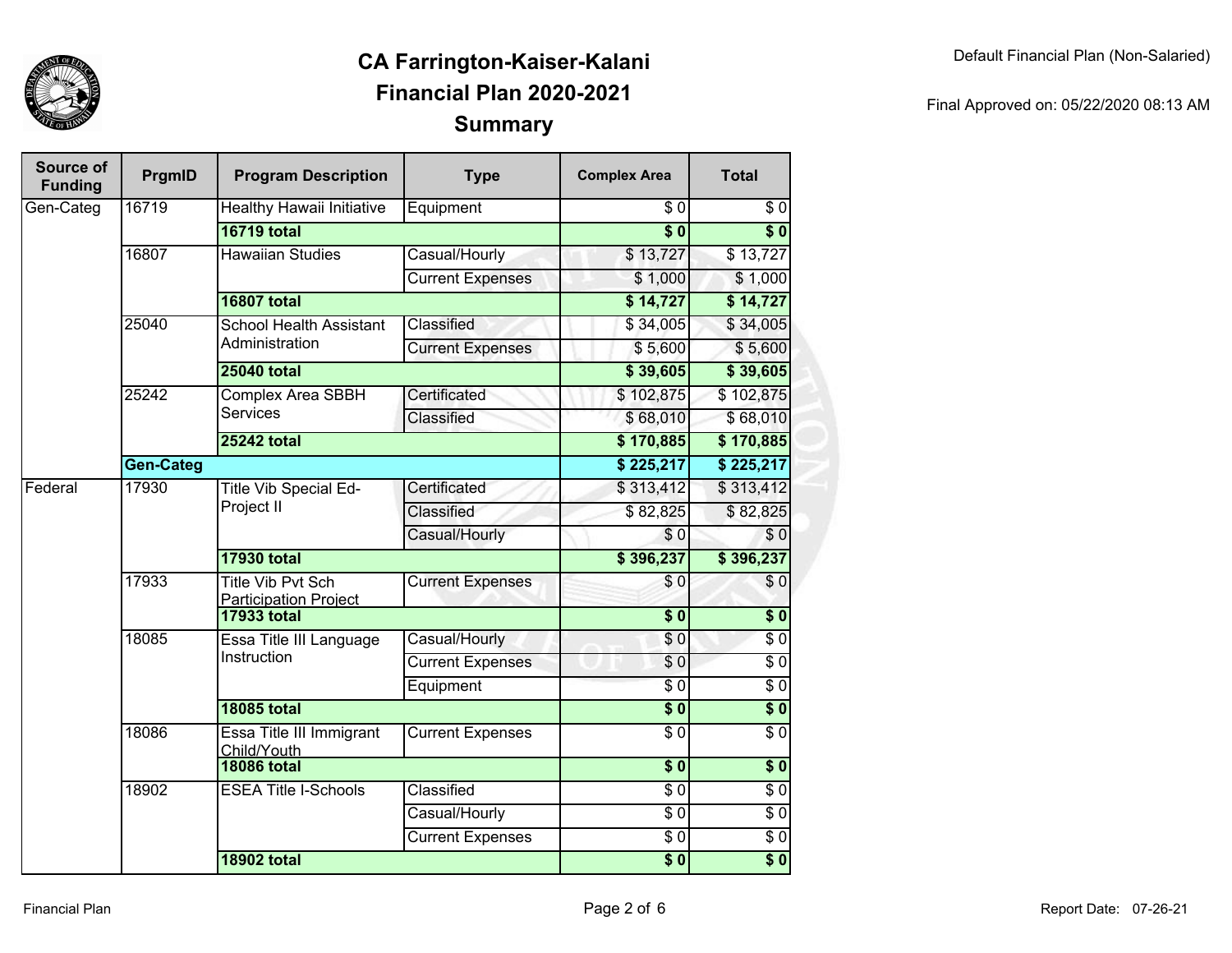

| Final Approved on: 05/22/2020 08:13 AM |  |
|----------------------------------------|--|
|                                        |  |

| Source of<br><b>Funding</b> | PrgmID         | <b>Program Description</b>                       | <b>Type</b>             | <b>Complex Area</b>    | <b>Total</b>     |
|-----------------------------|----------------|--------------------------------------------------|-------------------------|------------------------|------------------|
| Federal                     | 20656          | Essa Title IIa Recruitment<br>& Retention        | <b>Current Expenses</b> | \$0                    | \$0              |
|                             |                | <b>20656 total</b>                               |                         | $\overline{\$}0$       | \$0              |
|                             | 20657          | Essa Title IIa Targeted                          | Casual/Hourly           | $\overline{\$}0$       | $\sqrt{6}$       |
|                             |                | Prof Dev                                         | <b>Current Expenses</b> | \$0                    | $\overline{\$0}$ |
|                             |                | <b>20657 total</b>                               |                         | $\overline{\bullet}$ 0 | $\sqrt{6}$       |
|                             | 20658          | Essa Title IIa Ed<br><b>Effectiveness System</b> | <b>Current Expenses</b> | $\overline{\$0}$       | $\overline{30}$  |
|                             |                | <b>20658 total</b>                               |                         | $\overline{\$}0$       | \$0              |
|                             | 20697          | Essa Title IIa Prof Dev                          | Casual/Hourly           | \$0                    | \$0              |
|                             |                |                                                  | <b>Current Expenses</b> | $\overline{\$0}$       | \$0              |
|                             |                | <b>20697 total</b>                               |                         | $\overline{\$}0$       | $\overline{\$0}$ |
|                             | 20698          | Essa Title IIa Support<br>New Tchr & Prin        | Casual/Hourly           | $\sqrt{6}$             | \$0              |
|                             |                |                                                  | <b>Current Expenses</b> | $\sqrt{6}$             | \$0              |
|                             |                | <b>20698 total</b>                               | $\overline{\bullet}$ 0  | $\overline{\$0}$       |                  |
|                             | 20699          | Essa Title IIa<br><b>Consolidated Programs</b>   | Certificated            | \$287,292              | \$287,292        |
|                             |                |                                                  | Casual/Hourly           | $\overline{\$0}$       | $\sqrt{6}$       |
|                             |                | <b>20699 total</b>                               |                         | \$287,292              | \$287,292        |
|                             | 52001          | <b>ESEA Title I-Homeless</b><br>Children         | <b>Current Expenses</b> | \$0                    | $\sqrt{6}$       |
|                             |                | <b>52001 total</b>                               |                         | $\overline{\$0}$       | $\overline{\$0}$ |
|                             | 52003          | <b>ESEA Title I-Complex</b>                      | Casual/Hourly           | \$0                    | $\sqrt{6}$       |
|                             |                | Area Initiatives                                 | <b>Current Expenses</b> | $\sqrt{6}$             | $\sqrt{6}$       |
|                             |                |                                                  | Equipment               | $\overline{\$0}$       | $\overline{\$0}$ |
|                             |                | <b>52003 total</b>                               |                         | $\overline{\bullet}$ 0 | $\overline{\$0}$ |
|                             | <b>Federal</b> |                                                  |                         | \$683,529              | \$683,529        |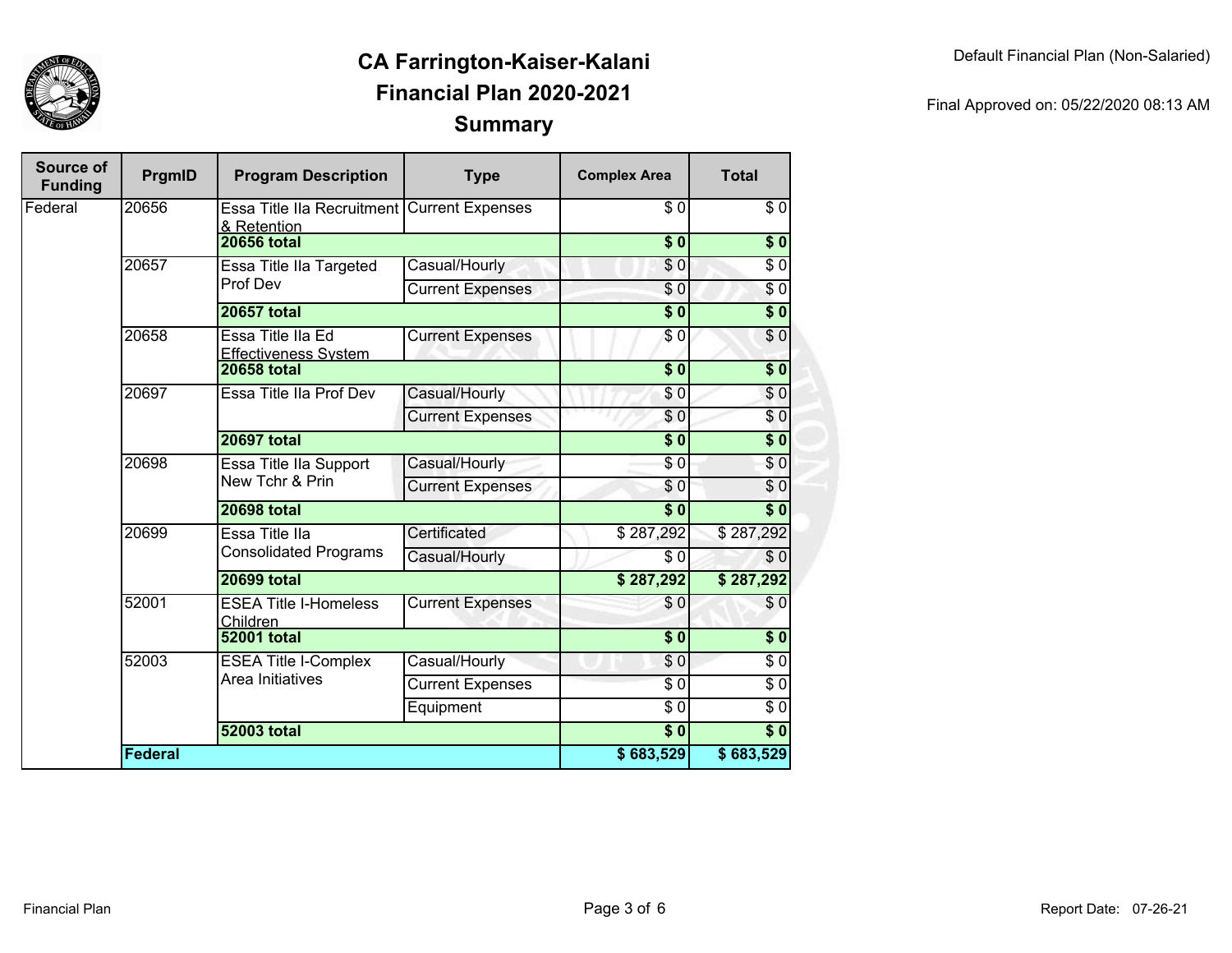

| Final Approved on: 05/22/2020 08:13 AM |  |
|----------------------------------------|--|
|                                        |  |

| Source of<br><b>Funding</b> | PrgmID | <b>Program Description</b>              | <b>Type</b>             | <b>Complex Area</b> | <b>Total</b>     |
|-----------------------------|--------|-----------------------------------------|-------------------------|---------------------|------------------|
| Gen-Cent                    | 12150  | <b>EDN 150 General Fund</b>             | Certificated            | $\overline{\$0}$    | $\sqrt{6}$       |
|                             |        | <b>Adjustment</b><br><b>12150 total</b> |                         | $\overline{\$}0$    | $\overline{\$0}$ |
|                             | 12200  | EDN 200 General Fund                    | Certificated            | \$0                 | $\overline{\$0}$ |
|                             |        | <b>Adjustment</b>                       |                         |                     |                  |
|                             |        | <b>12200 total</b>                      |                         | $\overline{\$}0$    | $\overline{\$0}$ |
|                             | 15179  | Services for Children With Classified   |                         | \$34,005            | \$34,005         |
|                             |        | Autism                                  | <b>Current Expenses</b> | $\sqrt{6}$          | \$0              |
|                             |        | <b>15179 total</b>                      |                         | \$34,005            | \$34,005         |
|                             | 15192  | <b>SPED Related Services</b>            | Classified              | \$1,518,085         | \$1,518,085      |
|                             |        |                                         | Casual/Hourly           | $\overline{\$0}$    | \$0              |
|                             |        |                                         | <b>Current Expenses</b> | $\sqrt{6}$          | \$0              |
|                             |        |                                         | Equipment               | $\overline{\$0}$    | \$0              |
|                             |        | <b>15192 total</b>                      |                         | \$1,518,085         | \$1,518,085      |
|                             | 15196  | SPED Induction &<br>Mentoring           | Certificated            | \$0                 | \$0              |
|                             |        | <b>15196 total</b>                      |                         | $\overline{\$}0$    | $\overline{\$0}$ |
|                             | 15620  | <b>Social Workers</b>                   | Classified              | \$295,080           | \$295,080        |
|                             |        |                                         | <b>Current Expenses</b> | \$0                 | \$0              |
|                             |        | <b>15620 total</b>                      |                         | \$295,080           | \$295,080        |
|                             | 15686  | <b>School Based Behavioral</b>          | Certificated            | \$156,706           | \$156,706        |
|                             |        | Health                                  | Classified              | \$5,167,198         | \$5,167,198      |
|                             |        |                                         | <b>Current Expenses</b> | $\sqrt{6}$          | $\sqrt{6}$       |
|                             |        |                                         | Equipment               | $\overline{\$0}$    | $\overline{\$0}$ |
|                             |        | <b>15686 total</b>                      |                         | \$5,323,904         | \$5,323,904      |
|                             | 25220  | <b>School Transformation</b>            | Certificated            | \$0                 | $\sqrt{6}$       |
|                             |        |                                         | <b>Current Expenses</b> | $\overline{\$0}$    | $\sqrt{6}$       |
|                             |        |                                         | Equipment               | $\overline{\$0}$    | $\sqrt{6}$       |
|                             |        | <b>25220 total</b>                      |                         | $\overline{\$0}$    | $\overline{\$0}$ |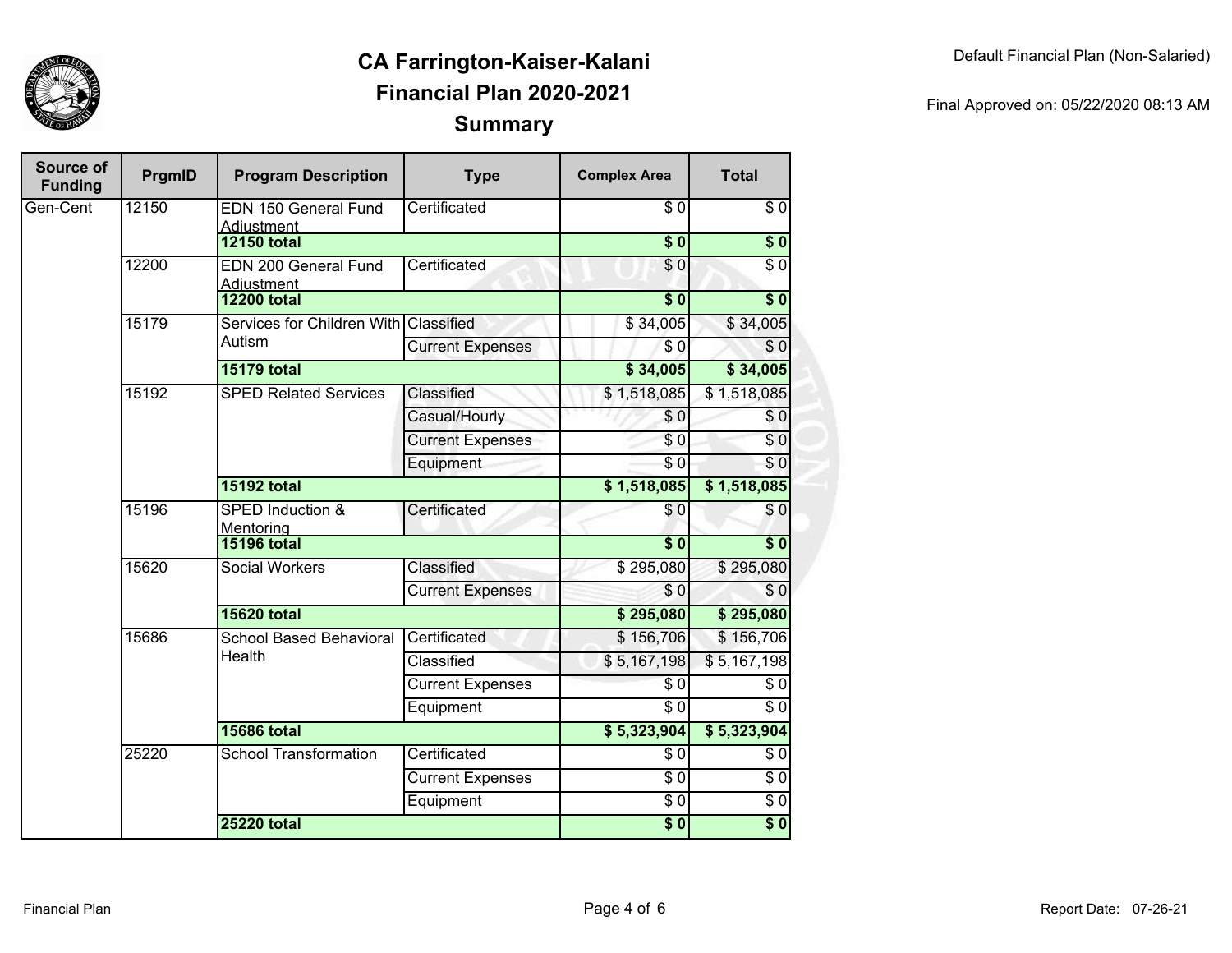

| Source of<br><b>Funding</b> | PrgmID             | <b>Program Description</b>            | <b>Type</b>               | <b>Complex Area</b>       | <b>Total</b>     |
|-----------------------------|--------------------|---------------------------------------|---------------------------|---------------------------|------------------|
| Gen-Cent                    | 25759              | <b>Homeless Concerns</b>              | Classified                | \$49,362                  | \$49,362         |
|                             |                    |                                       | Casual/Hourly             | \$0                       | \$0              |
|                             |                    |                                       | <b>Current Expenses</b>   | $\overline{\$0}$          | $\overline{\$0}$ |
|                             |                    | <b>25759 total</b>                    |                           | \$49,362                  | \$49,362         |
|                             | 28050              | <b>District Special Education</b>     | Certificated              | \$102,875                 | \$102,875        |
|                             |                    | Services                              | Classified                | \$136,020                 | \$136,020        |
|                             |                    |                                       | <b>Current Expenses</b>   | \$0                       | \$0              |
|                             |                    |                                       | Equipment                 | \$0                       | \$0              |
|                             |                    | <b>28050 total</b>                    |                           | \$238,895                 | \$238,895        |
|                             | 28178              | Section 504<br><b>Implementation</b>  | <b>Current Expenses</b>   | $\sqrt{6}$                | \$0              |
|                             |                    | <b>28178 total</b>                    | $\overline{\textbf{S}^0}$ | $\overline{\bullet}$ 0    |                  |
|                             | <b>Gen-Cent</b>    |                                       | \$7,459,331               | \$7,459,331               |                  |
| Special                     | 37310              | Use of School Facilities -<br>Complex | <b>Current Expenses</b>   | \$0                       | \$0              |
|                             |                    |                                       | Equipment                 | \$0                       | \$0              |
|                             | <b>37310 total</b> |                                       |                           | $\overline{\textbf{S}^0}$ | \$0              |
|                             | <b>Special</b>     |                                       |                           | $\overline{\$0}$          | \$0              |
| Trust                       | 16106              | Donations - State &<br><b>Complex</b> | <b>Current Expenses</b>   | \$0                       | \$0              |
|                             |                    | <b>16106 total</b>                    |                           | $\overline{\$0}$          | $\sqrt{6}$       |
|                             | <b>Trust</b>       |                                       | $\overline{\$0}$          | $\overline{\$0}$          |                  |
| <b>Grand Total</b>          |                    |                                       |                           | \$10,118,033              | \$10,118,033     |

Final Approved on: 05/22/2020 08:13 AM